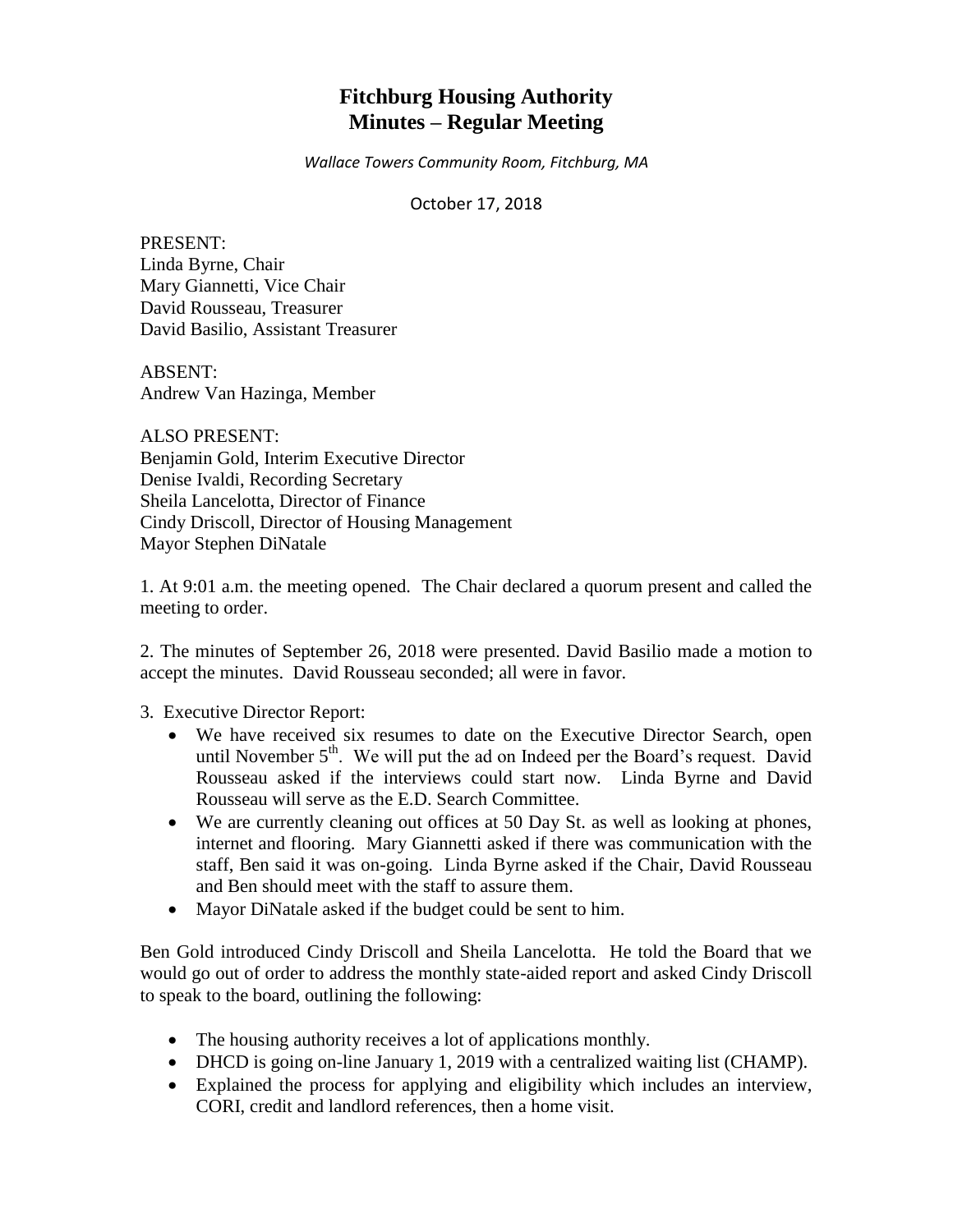- She addressed the board's concerns with the number of vacancies at Green Acres.
	- 1. A briefing was held on October  $15<sup>th</sup>$  where 52 families were invited to come in for an initial in-take. Out of those 52 families, 14 showed up.
	- 2. We have helped victims from the hurricane.

Mary Giannetti asked how long the process takes to house these individuals. Cindy Driscoll said it can take 30-40 days, with about three families possibly being housed. The board would like to keep on doing the briefings until the vacancies are filled. Cindy Driscoll noted that we are doing the individual process for the elderly as well.

Cindy Driscoll next went over the vacancies for each complex, including waivers approved by DHCD. David Basilio asked what date all the Green Acres units would be available. Cindy Driscoll replied by the end of the year hopefully.

4. Financial Report (September 2018):

Sheila Lancelotta first went over the Cash Flow sheet noting that we received \$300,000 funding from DHCD this month. She went over the sheet for both State and Federal.

Page F3 – Reserves are at 46%, she explained the jump from last month. Amount of money DHCD approved budget, over \$900,000. We are at a good place right now. Page F4 – Shelter rent is a little over, right on line. Operating subsidy over by 8% (DHCD prefers not to go over 10%). We are \$518,000 under budget. Utilities – We are under 10%. Maintenance - \$111,000 overspent. General expenditures – Under. Non-routine expenditures – Hard to budget for vacancies.

At the end of the year, DHCD asks us to put in for a revision if needed. Bottom line looks good this month due to the \$900,000 from DHCD.

Mary Giannetti asked if we were capped at ordinary maintenance. Sheila stated that administrative, ordinary maintenance and general expenses ANUEL cannot go over the total, we have to watch.

David Rousseau what happened to the money from people that left or retired. Sheila stated that in late August the budget had not been approved yet, it was reverted. We looked at the budget, told DHCD we could adjust based on Tony's retirement. We did not adjust for the Finance Clerk.

Mary Giannetti made a motion to accept the September financial report. David Basilio seconded, all were in favor.

David Rousseau stated that Sue Honeycutt had told the board last month that Fitchburg H.A. would get 4.5% of the billion dollars from the State. Where will that money go?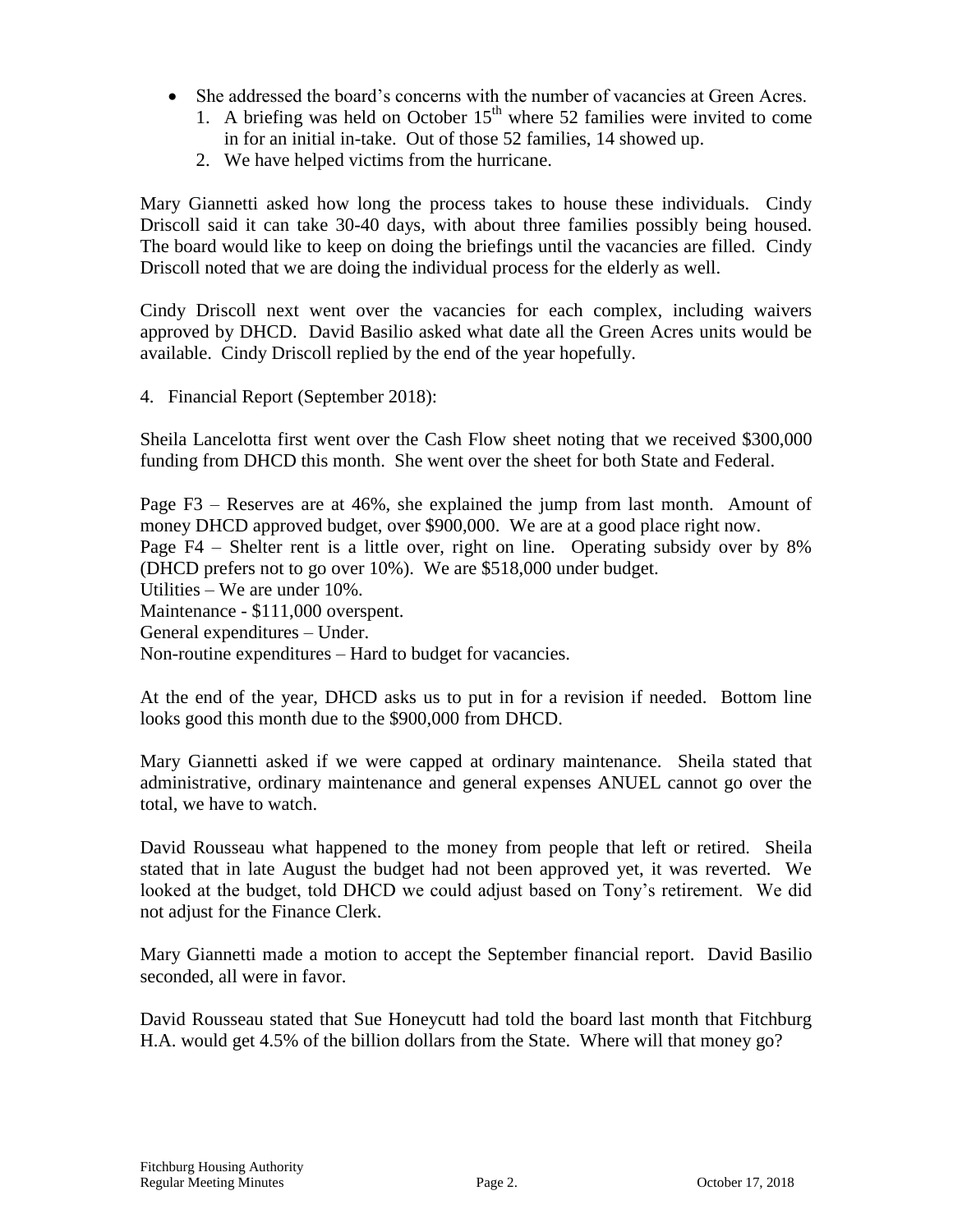Ben Gold passed out sheets to the board on positions for Fitchburg without Leominster.

- Procurement Officer paid by both FHA and LHA.
- Work Orders can go with Receptionist.
- Assistant Executive Director someone with facilities background or Attorney.

He noted these are all proposals/suggestions. The new Executive Director will set everything in motion once hired.

Mary Giannetti asked about line item 4001 Administrative Other, is that money paid to Leomisnter to manage Fitchburg (\$405,000). Sheila Lancelotta stated only \$391,000 to manage plus salaries. As of January  $1<sup>st</sup>$ , if Leominster is not managing, that goes away. She explained that for 2018 sheet:

- $\bullet$  \$237,774 paid to Leominster, no benefits
- $\bullet$  \$437,000 FHA positions. \$675,000 – Total

The board asked if the 2019 sheet meant it would be \$695,000. Benefits are 50% of salary (retirement, etc.).

Ben Gold said he would draft a letter to DHCD for the Chair to sign, stating Fitchburg H.A. would like to go on their own, to have a written response from DHCD.

Sheila Lancelotta stated she would like to know when the board wants for move forward so she can start working on the 2019 budget.

David Rousseau asked if Sheila was a Fitchburg employee. Sheila replied she is a Leominster employee. Kim Hergert is a Fitchburg employee, she would go to Fitchburg directly with the transition. Her duties will increase, it would be a promotion to her.

David Rousseau asked about the attorney. This is a Fitchburg paid position, the other four H.A.'s pay as needed.

Linda Byrne stated they will keep the positions as recommended so Sheila can start work on the 2019 budget.

- 5. Modernization Report:
	- 689-3 240 Ashburnham Driveway and Fence Replacement in close-out phase.
	- 200-1 Green Acres Basement Moisture Remediation almost 100% with documents.
	- 689-1 76 Mechanic Fire Sprinkler Installation punch list meeting being scheduled.
	- 667-1/705-2 Canton Valley Fire Alarm Upgrade no update. Funding from budget or extra money, CIP.
- 7. Section 8 Housing Choice Voucher Report:
	- 99% leased.
	- MRVP, 67% allocated.
	- State MRVP 100% leased.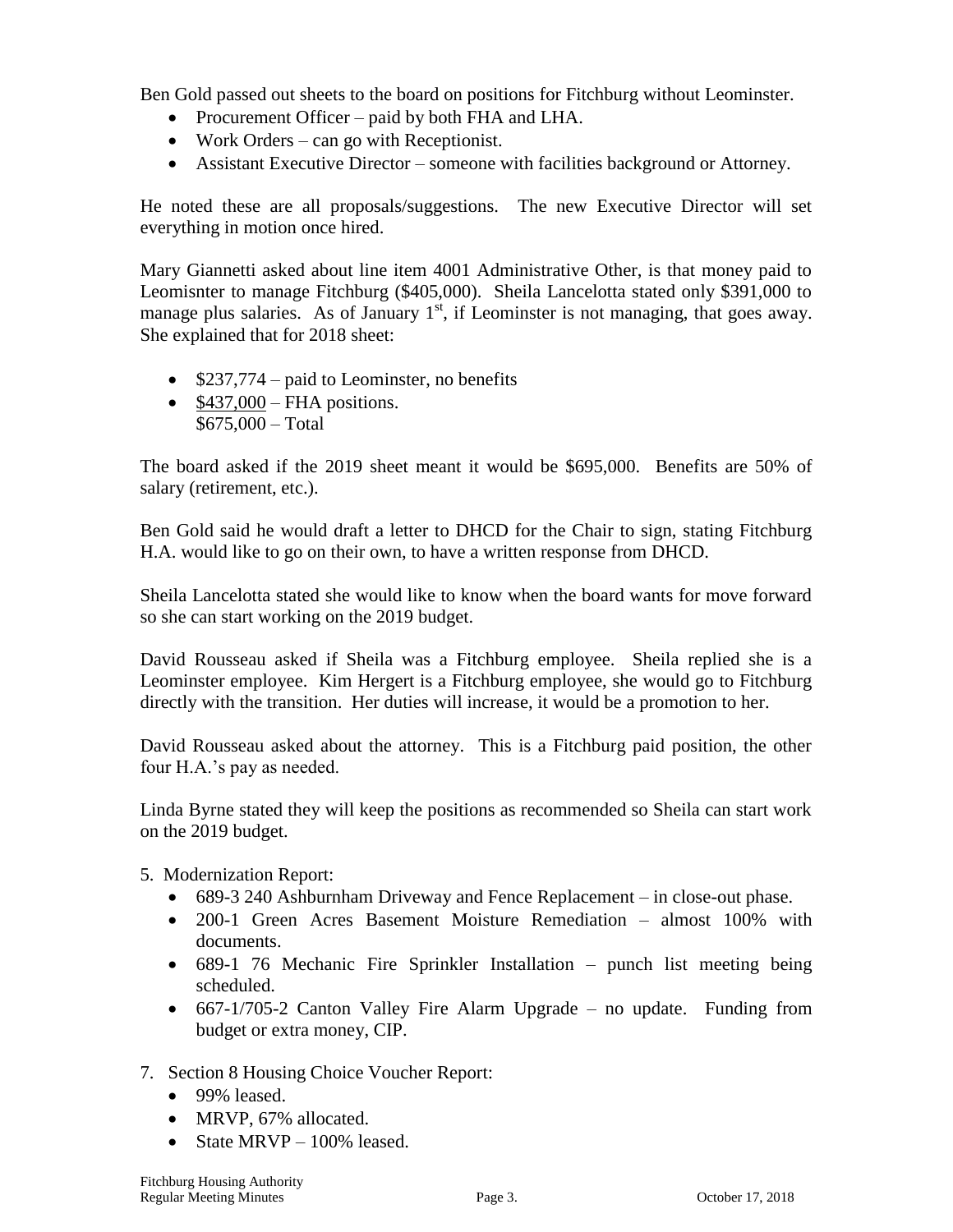- 8. Old Business: None
- 9. New Business: The following resolutions were presented:

On the following resolution, ordinary maintenance was over by 20%. We are increasing the budget line to get under 10%. We cut some administrative from the September financial report, as we didn't spend for the finance clerk. Under non-routine, we are moving in between to meet the ANUEL. This keeps the ANUEL in line to stay within the 10% rule.

## FY2018 4001 AND 689-C OPERATING BUDGET REVISION 1 SUBMISSION RESOLUTION 2018-10-01

WHEREAS: Per DHCD's Performance Management Review (PMR) guidelines, the Fitchburg Housing Authority must submit a budget revision to the FY2018 budget to correct any budget to actual variance greater than 10%.

NOW THEREFORE BE IT RESOLVED,

That the Fitchburg Housing Authority Board of Commissioners authorizes submission of Revision 1 to the 4001 and 689-C Operating Budget for State-Aided Housing for Fiscal Year 2018 to correct any budget to actual variance greater than 10%, as directed by the DHCD PMR guidelines and recommended by the Executive Director.

- RESOLVED, Motion made by Mary Giannetti to submit Revision 1 to the FY2018 4001 and 689-C Operating Budget for State-Aided Housing to DHCD, to correct any budget to actual variance greater than 10% per the DHCD PMR guidelines.
- SECONDED, David Basilio seconded the motion, and the motion was passed by a unanimous vote.

#### RESOLUTION TO AWARD CONTRACT

# FOR DESIGN DEVELOPMENT SERVICES FOR THE REHABILITATION OF 174 MILK STREET, 28 TAFT STREET AND 24 FOREST STREET

#### Resolution 2018-10-02

- WHEREAS: The Fitchburg Housing Authority has advertised for proposals for design development services for the rehabilitation of 174 Milk Street, 28 Taft Street and 24 Forest Street, and
- WHEREAS: Only one (1) firm responded to our solicitation (see attached memorandum).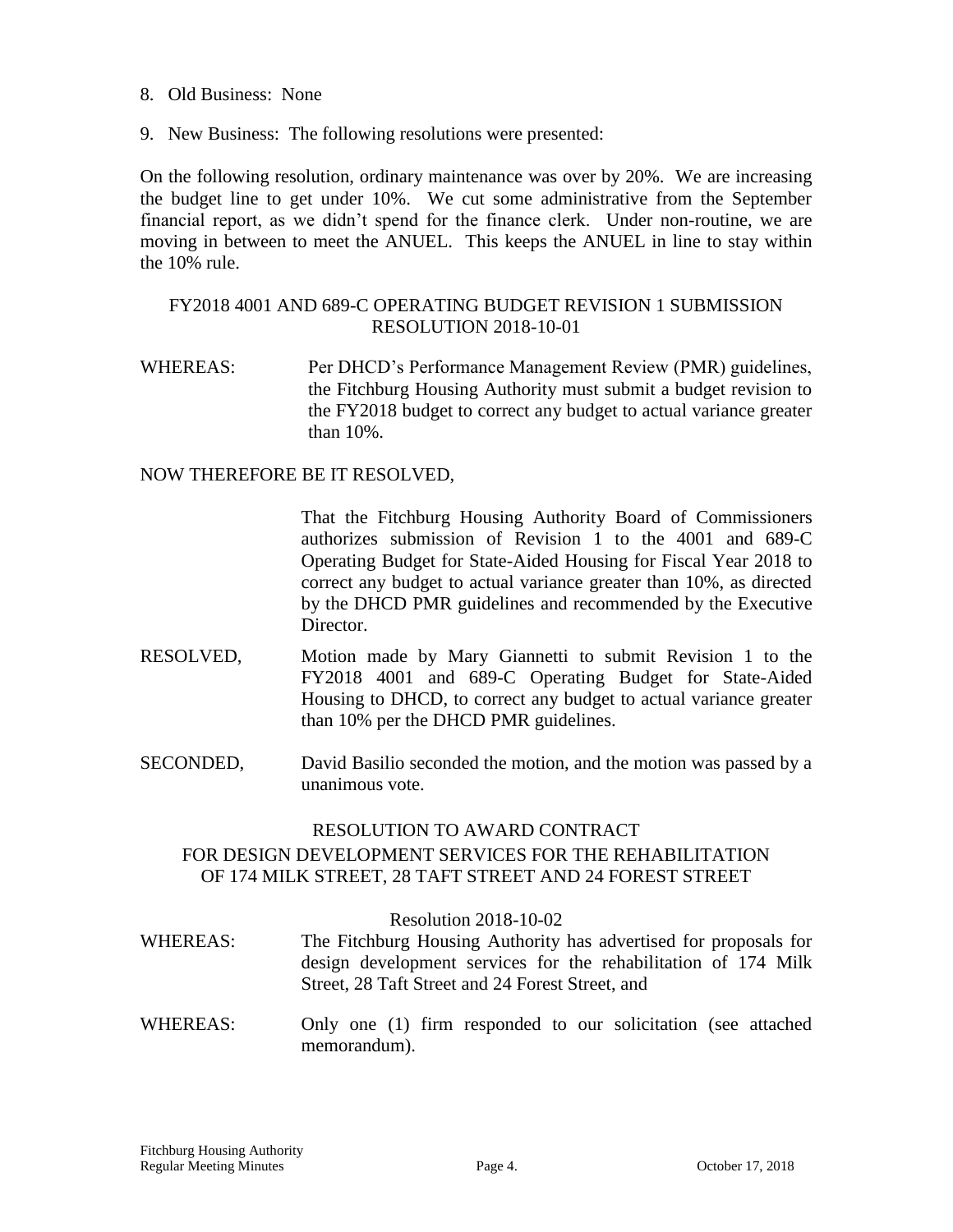## NOW THEREFORE BE IT RESOLVED,

That the Fitchburg Housing Authority Board of Commissioners approves the highly rated and reasonably priced proposal from Richard Alvord Architects, in the amount of **\$74,480.00,** and authorize the Chair, or their designee, to sign said contract and/or any other documents necessary.

- RESOLVED, Motion made by David Rousseau to award the contract for design development services for the rehabilitation of 174 Milk Street, 28 Taft Street and 24 Forest Street, in the amount of **\$74,480.00**, to the highly rated and reasonably priced proposal from Richard Alvord Architects and to authorize the signing of the contract, and/or any other documents necessary, by the Chair, or their designee.
- SECONDED: seconded the motion, and the motion was passed by a unanimous vote.

# RESOLUTION AUTHORIZING SIGNING OF THE CERTIFICATE OF SUBSTANTIAL COMPLETION FOR THE 689-3 240 ASHBURNHAM STREET DRIVEWAY/PARKING/WALKWAYS

## DHCD PROJECT NUMBER 097095

#### Resolution 2018-10-03

- Whereas: The Architect (CRJA-IBI Group) has inspected the 689-3 240 Ashburnham Street Driveway/Parking/Walkways project, and
- Whereas: The Architect has recommended that the 689-3 240 Ashburnham Street Driveway/Parking/Walkways project has reached the point of Substantial Completion, and contingent upon DHCD's approval.

## NOW THEREFORE BE IT RESOLVED,

That the Fitchburg Housing Authority authorizes the Chair, or his designee, to sign the necessary documents in connection with the Certificate of Substantial Completion for the 689-3 240 Ashburnham St. Driveway/Parking/Walkways project.

- RESOLVED, Motion made by Mary Giannetti to accept the Certificate of Substantial Completion for the 689-3 240 Ashburnham St. Driveway/ Parking/Walkways project.
- SECONDED, David Basilio seconded the motion, and the motion was passed by a unanimous vote.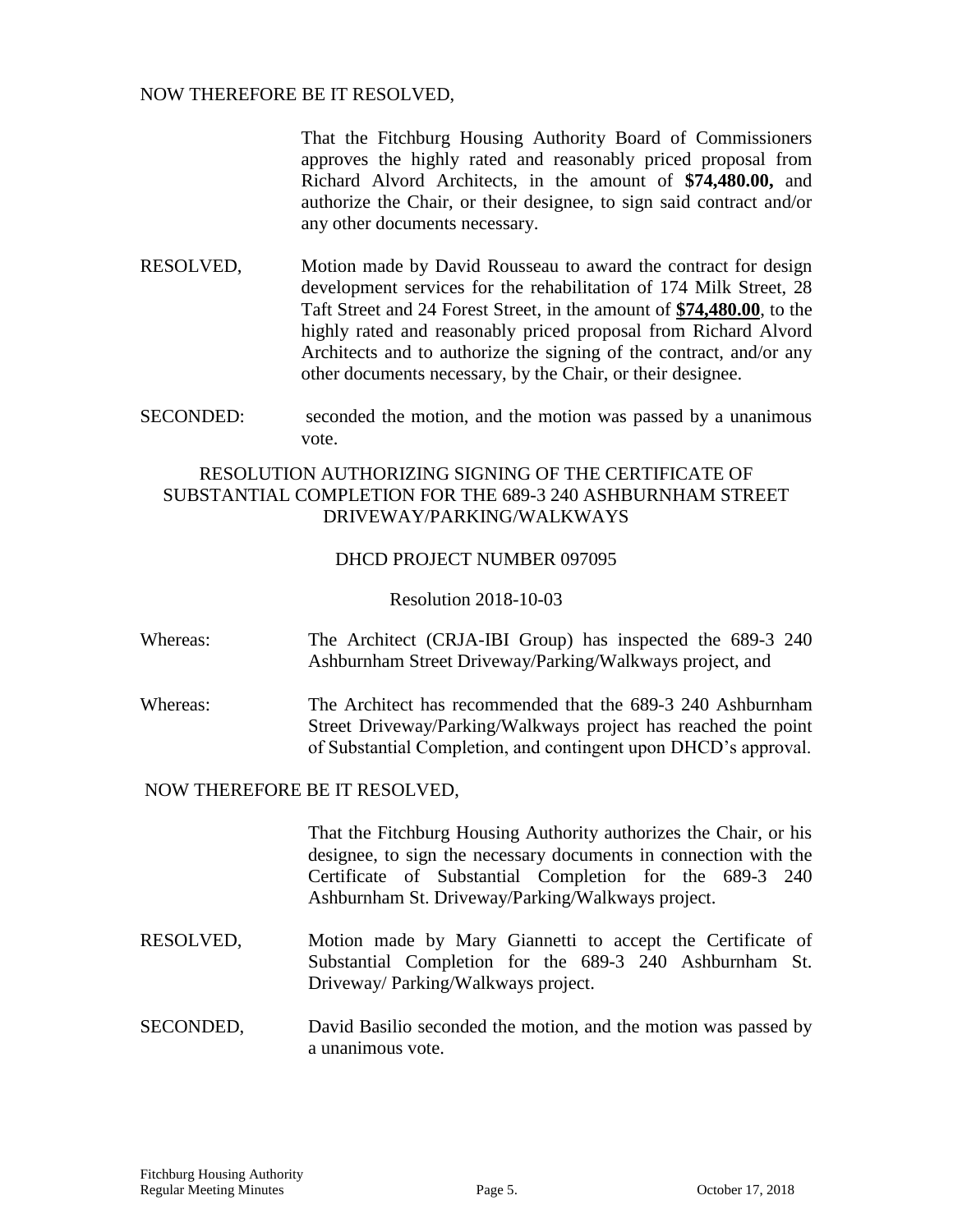## RESOLUTION AUTHORIZING SIGNING OF THE CERTIFICATE OF FINAL COMPLETION AND FINAL PAYMENT #2 FOR THE 689-3 240 ASHBURNHAM STREET DRIVEWAY/PARKING/WALKWAYS

## DHCD PROJECT NUMBER 097095

#### Resolution 2018-10-04

| Whereas: | The Architect (CRJA-IBI Group) has inspected the 689-3 240 |  |  |  |  |  |  |  |
|----------|------------------------------------------------------------|--|--|--|--|--|--|--|
|          | Ashburnham Street Driveway/Parking/Walkways project, and   |  |  |  |  |  |  |  |

Whereas: The Architect has recommended that the 689-3 240 Ashburnham Street Driveway/Parking/Walkways project has reached the point of Finial Completion, and contingent upon DHCD's approval.

#### NOW THEREFORE BE IT RESOLVED,

That the Fitchburg Housing Authority authorizes the Chair, or his designee, to sign the necessary documents in connection with the Certificate of Final Completion and Payment #2, in the amount of **\$40,000.00** (total contract amount of \$94,900.00) for the 689-3 240 Ashburnham Street Driveway/Parking/Walkways project.

- RESOLVED, Motion made by Mary Giannetti to accept the Certificate of Final Completion and Payment #2 for the 689-3 240 Ashburnham St. Driveway/ Parking/Walkways project, in the amount of **\$40,000.00** (total contract amount of \$94,900.00)
- SECONDED, David Rousseau seconded the motion, and the motion was passed by a unanimous vote.

## RESOLUTION TO WRITE-OFF UNRECOVERABLE DEBTS

#### Resolution 2018-10-05

- Whereas: A number of tenants of the Fitchburg Housing Authority have vacated while owing rent and,
- Whereas: Those persons vacating owed \$7,145.68 as of September 30, 2018 (*see attached list*). The amount is ninety (90) days old as of September 30, 2018 and,
- Whereas: The Fitchburg Housing Authority staff has made every reasonable effort to collect said vacated amounts without success.

#### NOW THEREFORE BE IT RESOLVED,

That the Fitchburg Housing Authority officially write-off \$7,145.68 as uncollectable debts.